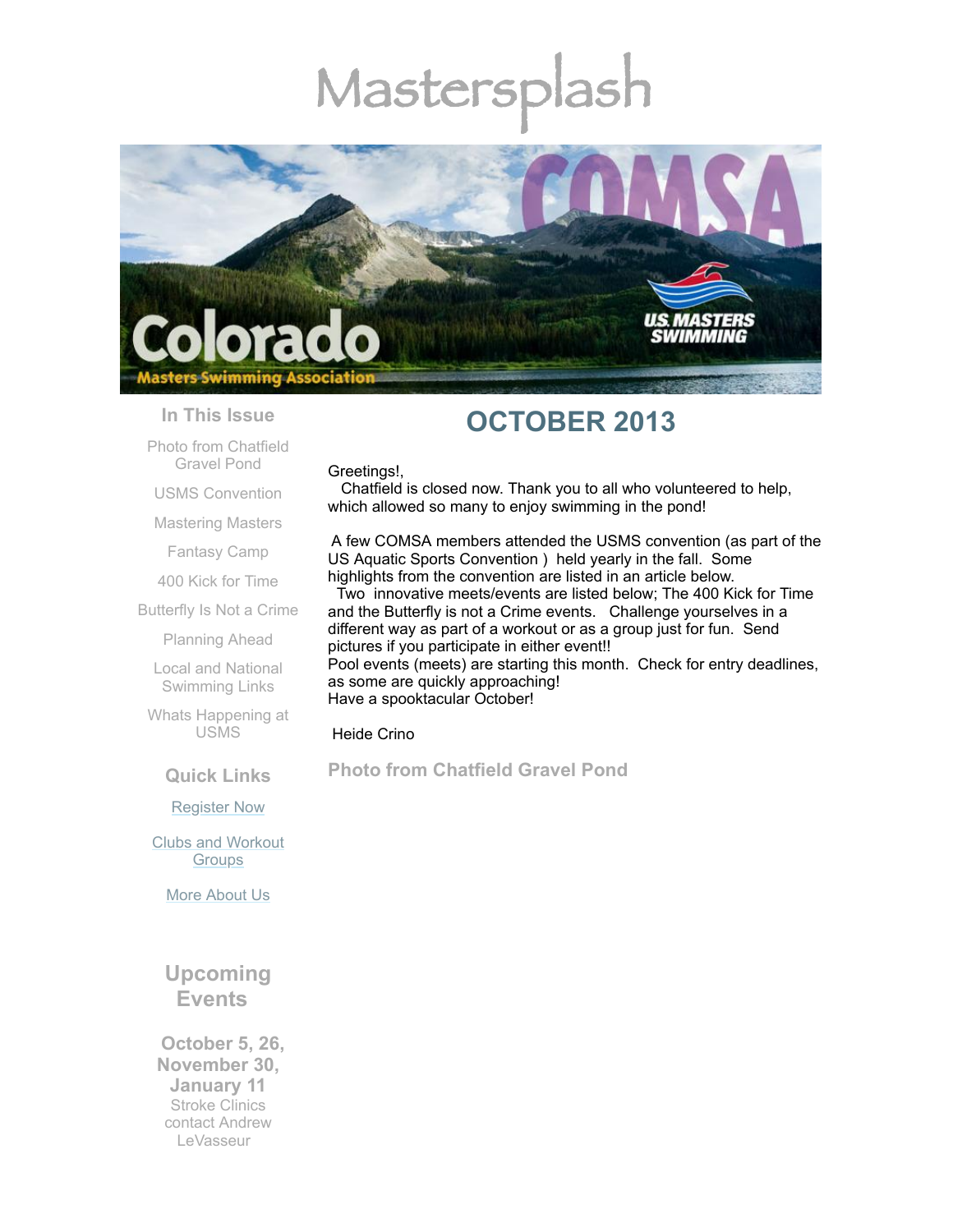**October 13, 2013** FAST Pumpkin Plunge EPIC Pool Ft. Collins,Co meet info and [registration](http://www.usms.org/comp/event.php?MeetID=20131013pumkinS) \*\*ENTRIES DUE .IN HAND OCT 9\*\*

**October 15 - November 19, 2013** Mastering Masters [flyer](https://origin.library.constantcontact.com/doc201/1108936408185/doc/FebNt3tOE3pqSFJ9.pdf)

**November 9, 2013** 7th annual Nash Splash VMAC Pool Thornton, CO meet info and [registration](https://www.clubassistant.com/club/meet.cfm?c=1279&smid=4939)

**November 16, 2013** Buff Invitational event VMAC Pool Thornton, Co [meet](http://www.comsa.org/events/2013%20pool/2013BuffInviteSCY.pdf) info [entry](http://www.comsa.org/leadership/forms-documents/ConsEntry.pdf) form

 **December 14, 2013** 2013 Denver Athletic Club Masters SCM Meet The Denver Athletic Club meet info/registration coming soon

## More [Information](http://www.comsa.org/)

## **Ongoing Events**

Go the Distance 2013 [more](http://www.usms.org/fitness/content/gothedistance) info

Check off Challenge 2013 more info and [registration](http://www.usms.org/fitness/content/checkoff)

## **[Contact](mailto:heidecrino@gmail.com?)**



Suzanne Olzak, Melissa Nolte and Jenny Guillot

## <span id="page-1-0"></span>**USMS Convention**

Convention is held as part of the annual US Aquatic<br>Spects convention, together with USA Swimming United States Masters Swimming hosts a convention and meetings of the House of Delegates in the fall of each year. During the convention, the yearly budgets are approved, elections of officers may take place, organizational rules and bylaws may be amended, and the general direction of the organization is set for the coming year. The USMS Sports convention, together with USA Swimming,



Pat Burke and

USA Diving, USA Synchronized Swimming, and USA Water Polo. This year 8 members of COMSA attended the convention.

Some decisions included: USMS is committed to continuing open water events. Insurance coverage, for people and events, is being discussed presently.

#### **BREADBASKET ZONE** (COMSA is a part of) Breadbasket Zone Pool Championship: Mesa State University Pool Grand Junction, CO March 28-30, 2014

Breadbasket Zone Open Water Championship: Lake Minnetonka. Minnesota 1st week in September 2014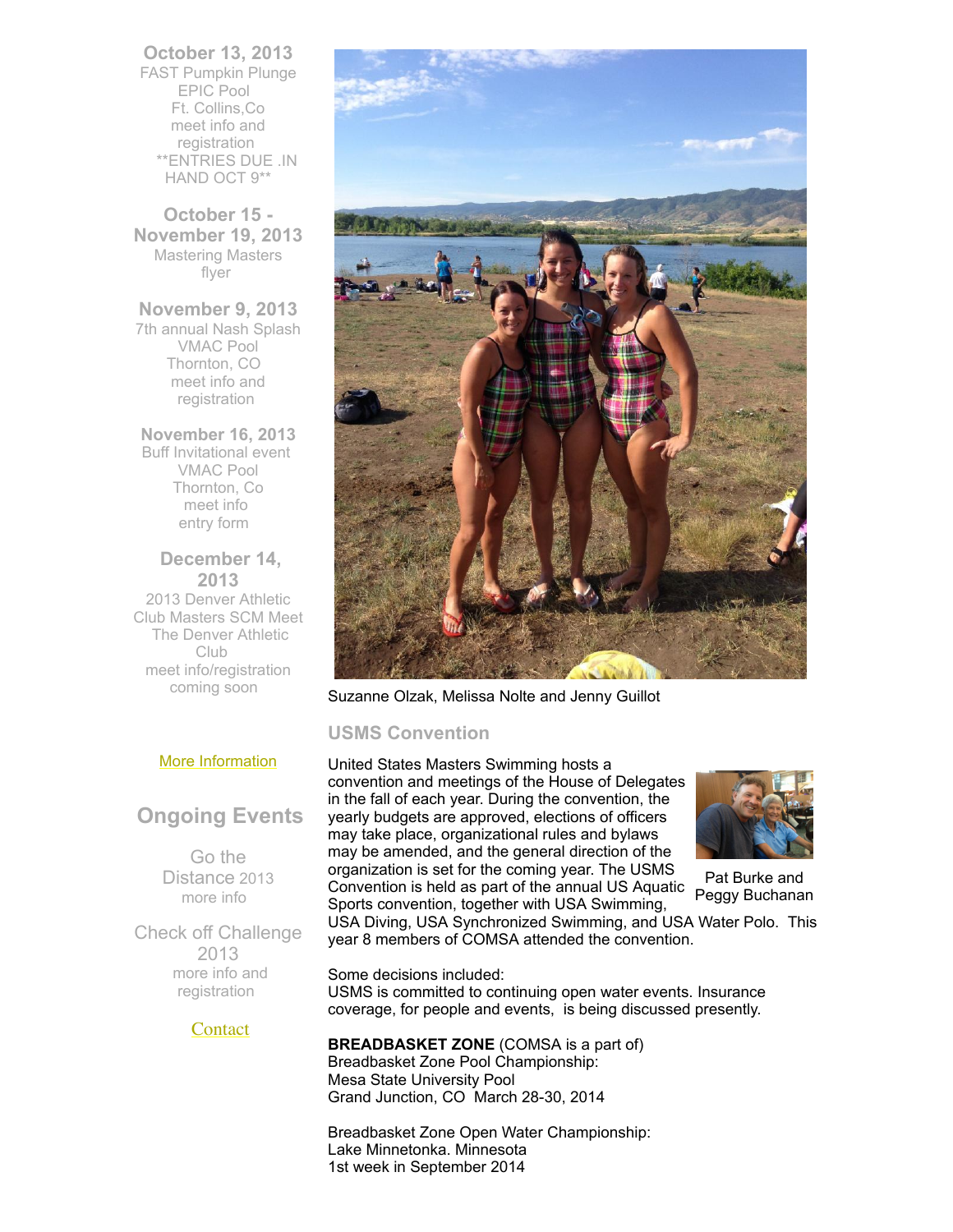1 mile and 2 mile events.

Open Water National event discussed: Lake Minnetonka 5 and 10 mile event \*\*\*\*\*\*Date to be determined.

Newly appointed Zone chair Lori Payne

#### **CHAMPIONSHIPS**

2015 Nationwide USMS Spring National Championships April 23-26, 2015 Northside ISD Swim Center San Antonio, TX

2015 USMS Summer National Championships SPIRE Institute Geneva, Ohio

for more convention [information](http://www.usms.org/admin/conv/?utm_campaign=top_nav&utm_medium=for_volunteers) and minutes

<span id="page-2-0"></span>**Mastering Masters**

Now Enrolling for Fall 2013 Mastering Masters Class

...please join us for the Fall 2013 Mastering Masters Class! This course is designed for fitness, lap and tri-athlete swimmers that want to learn the nuances of a Masters workout so they can feel comfortable 'before' they join a Masters workout group. Swimmers will attend six-weeks of class and pool instruction and graduate with the confidence and class skills to join any USMS masters program. Classes fill up fast so don't get left out! Sign up today! Learn the many advantages of swimming in a group atmosphere with others that share your same interests.

Make the commitment to swim better in 2013!

## **Tuesdays October 15 - November 19, 2013 7:00 - 8:15 PM**

**Registration ends October 10, 2013**

Thornton Recreation Center 11151 Colorado Blvd Thornton, CO 80233 (303) 255-7800

Coach: Carol Craft Cost: \$70 COMSA Members \$85 Non COMSA Members

For more information please visit us at: [www.comsa.org/masteringmasters/index.html](http://www.comsa.org/masteringmasters/index.html)

Mastering Masters is an: "Introductory Course Developed to Provide Confidence, Understanding and Class Skills for Swimmers to become Masters Swimmers."

[view](https://origin.library.constantcontact.com/doc201/1108936408185/doc/FebNt3tOE3pqSFJ9.pdf) flyer

<span id="page-2-1"></span>**Fantasy Camp November 8-10, 2013**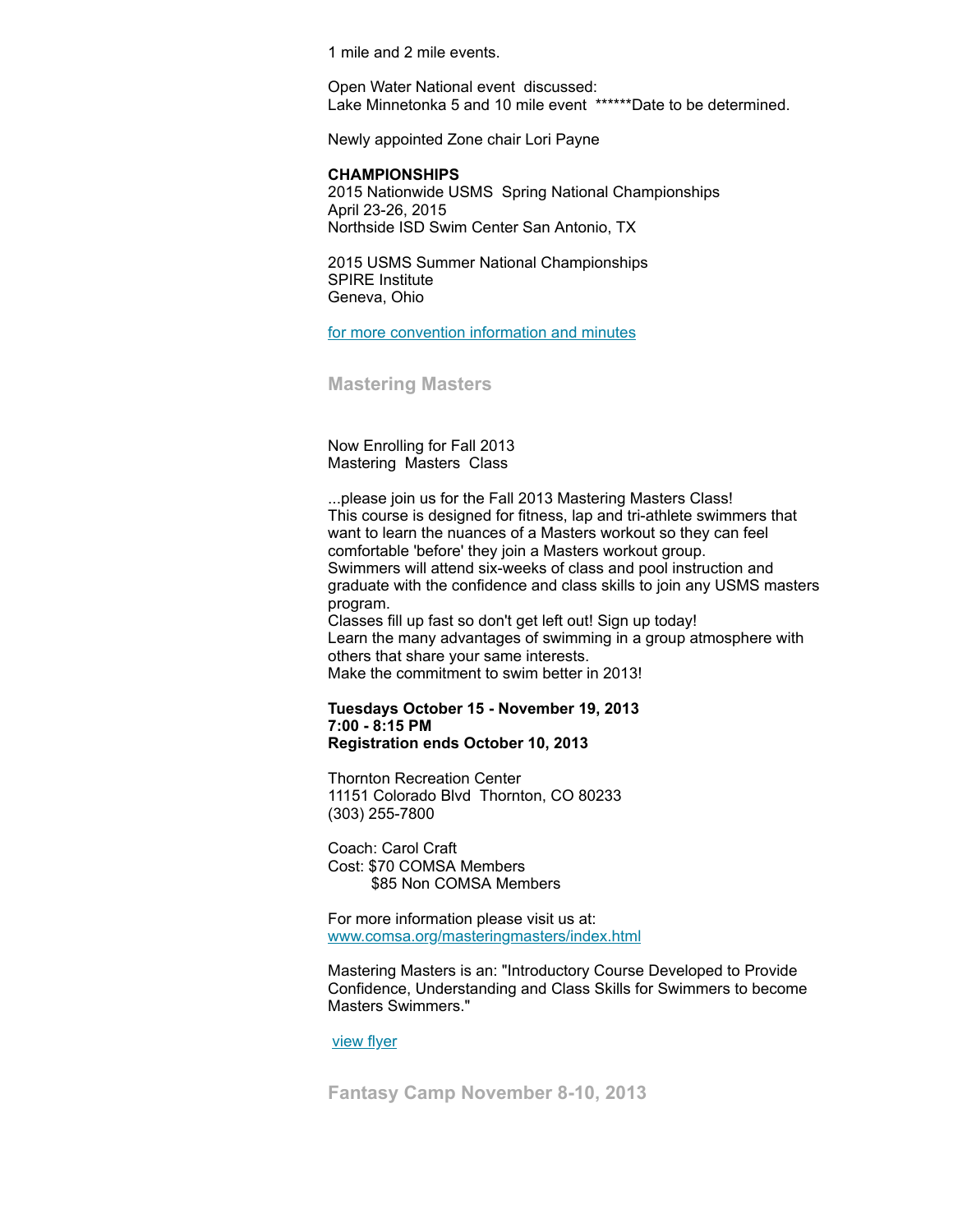

#### November 8-10, 2013 **U.S. Olympic Training Center Colorado Springs, CO**

Sign up today! Registration closes September 30th

#### **Adult Swimmers & Triathletes:**

Learn from the best! Join three-time Olympic coach David Marsh along with special guests, Olympic gold medalists Janet Evans, Ricky Berens, Garrett Weber-Gale, Rowdy Gaines & Mel Stewart at the iconic U.S. Olympic Training Center in Colorado Springs, CO!



#### Participants will spend a weekend on the campus of the Olympic Training Center:

- Live, eat and train like a National Team Athlete!
- · Swim in a state-of-the-art facility with underwater filming analysis
- Improve your technique with tips and drills from special guest Olympic gold medalists
- Learn proper nutrition from Olympic gold medalist & AthleticFoodie, Garrett Weber-Gale
- Bring home an amazing swag bag including an Arena Powerskin R-EVO+ swim suit
- · ... and more!

#### Space is limited, contact Valerie Oswald at voswald@usaswimming.org or 719.866.3583 to register today!



www.usaswimmingfoundation.org/fantasycamp

The USA Swimming Foundation is hosting its first annual Fantasy Camp for triathletes and masters swimmers here at the Olympic Training Center in Colorado Springs, CO November 8-10. Proceeds from the Fantasy Camp benefit our Foundation and our learn-to-swim initiative, Make a Splash. The camp features a long weekend stay at the Olympic Training Center where participants will eat, train and live like a national Team athlete - a once in a life-time experience! The camp is coached by Olympic coach David Marsh and features Olympic gold medalists Janet Evans, Ricky Berens, Rowdy Gaines, Mel Stewart and Garrett Weber-Gale. More details about the camp are listed in the attached sample itinerary.

Sample [Itinerary](https://origin.library.constantcontact.com/doc201/1108936408185/doc/JKqqfUbN5o2MZgo5.pdf) Fantasy Camp

We think this Camp will be a great fit for Colorado Masters Swimming! We have partnered with US Masters Swimming and are offering 10% off registration for any USMS member as this is an official USMS sanctioned event. Swimswam.com just did a great article on the event [http://swimswam.com/usa-swimming-foundation-fantasy-camp-now-a](http://swimswam.com/usa-swimming-foundation-fantasy-camp-now-a-u-s-masters-swimming-sanctioned-event/)u-s-masters-swimming-sanctioned-event/

Here is our website with more information about the camp [www.usaswimming.org/fantasycamp](http://www.usaswimming.org/DesktopDefault.aspx?TabId=2080&Alias=Rainbow&Lang=en)

Registration for the camp has been extended to October 7th so we are quickly approaching the deadline and want to make sure everyone locally has the opportunity to learn about the this amazing opportunity!

If you have any questions or need any more for information, you can reach me at 719.866.3583 or through this email at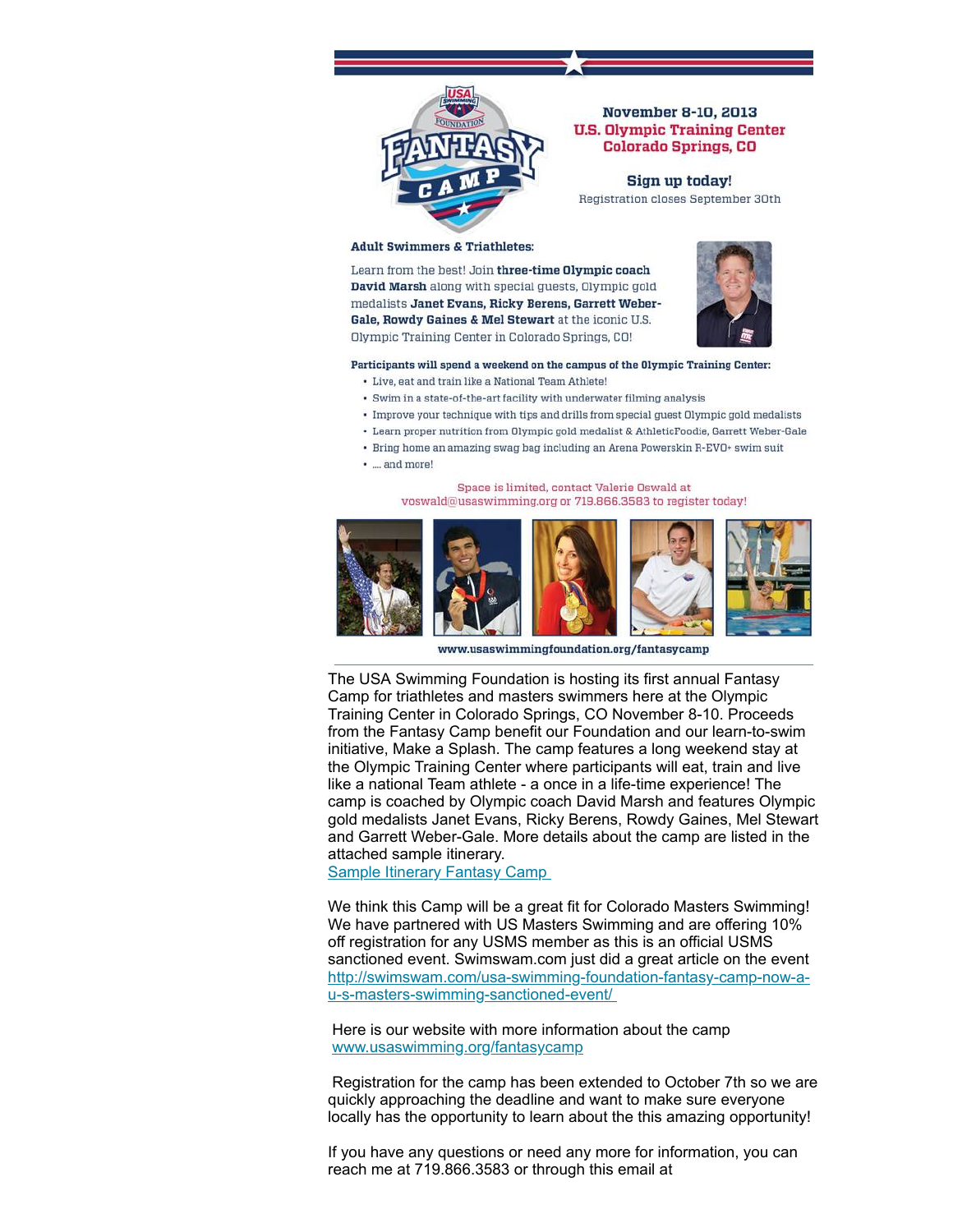[voswald@usaswimming.org.](mailto:voswald@usaswimming.org)

As an added bonus, \$1500 of the fee is tax-deductible as proceeds benefit the USA Swimming Foundation (501(c)3).

Valerie L. Oswald USA Swimming 1 Olympic Plaza Colorado Springs, CO 80919 719.866.3583

#### <span id="page-4-0"></span>**400 Kick for Time**

Coaches and swimmers: Why not challenge yourselves or your team to a :

# **400 KICK FOR TIME**

## December 1-31, 2013

USMS Sanction #383-S019

#### Why the 400 Kick for Time?

Really, does anyone kick enough? It's a chance for good kickers to finally get some recognition and respect. And the challenged kickers really NEED to do this. Coaches will love it too. Even the shirt is great! Complete list of imaginary sponsors on the back, not shown.



#### **Rules:**

- 
- 
- 
- 4. You may do the 400KFT in any each age group. 25 yard pool. **8.** One watch per swimmer.
- 5. Must be completed between 9. No fins allowed.
- 6. Entry must be submitted circle swimming. online or received by mail by January 17, 2014
- 1. Must use a kick board. 7. Swimmers who change age 2. No "stroking" into the wall. groups during the event may 3. No flip turns. enter and pay twice, once in
	-
	-
	- Dec1, 2013 and Dec 31, 2013 10. Two kickers per lane max. no

#### AWARDS:

Unique and fabulous 400KFT Awards for the first three finishers in each age group.

## FEES:

Entry fee \$ 10.00 Event T-Shirt \$ 20.00 including shipping (two color screen, white short sleeve 100% cotton)

ONLINE ENTRIES: Register online at Club Assistant by searching for the "400Kick for Time" under events. <http://www.clubassistant.com/meets.cfm>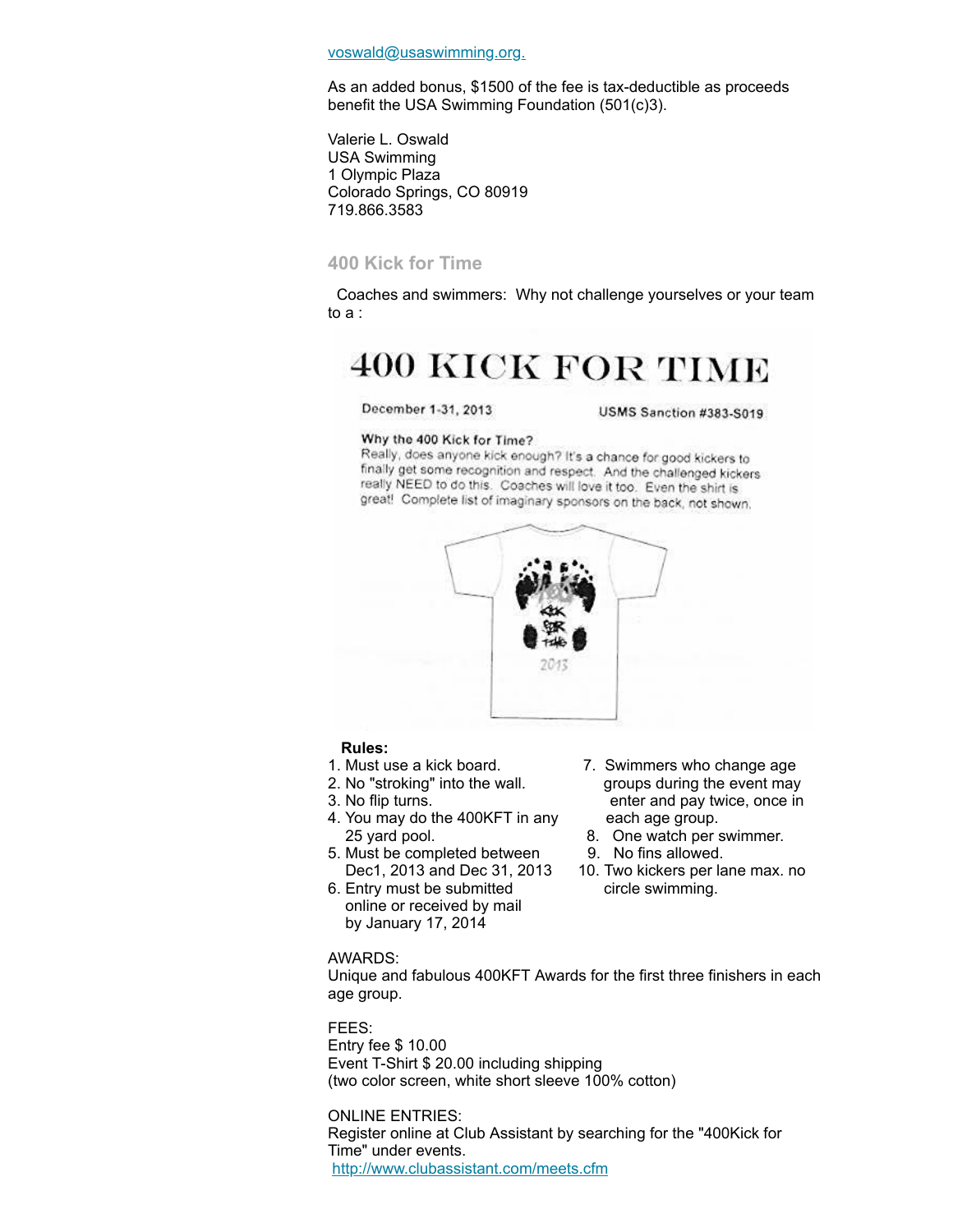PAPER ENTRIES

Request a paper entry form by sending a SASE to Marcia Benjamin, 769 Rodney Dr. , San Leandro, CA 94577-3826. Checks are payable to MEMO Swim Team.

RESULTS:

Complete Results will be available by mail or online. Preliminary results will be posted on the PACMasters website at [www.pacificmasters.org](http://www.pacificmasters.org/) by January 22,2014, for two weeks. All corrections must be sent to the event director during those two weeks. Final results will be posted approximately one week later.

LAST YEARS OVERALL WINNERS: Women: Arlyn Upshaw, 18 (UNAT) 5:17.35 Men: Chris Stevenson, 48 (VMST) 4:52.16

[swimmingismylife.marcia@gmail.com](mailto:swimmingismylife.marcia@gmail.com)

<span id="page-5-0"></span>**Butterfly Is Not a Crime** - **Postal Event**  October 15, 2013 - August 31, 2014

2013-2-14 Butterfly is Not a Crime™ Postal Swim Oct 15, 2013- Aug 31 2014

Distance is relative, to some 500 yards is a sprint, to others an eternity. Why do freestylers have all the fun? Host: Warrenton Masters Swim Team, Warrenton, VA Meet Director: Charlie Tupitza

**Objective:** To promote health, wellness, fitness and competition for adults through swimming.

**Goal:**Promote alternative stroke swims of butterfly, backstroke and breaststroke for distance events. Encourage swimmers to have fun and participate in unique events that challenge them to do something they thought they couldn't.

**Location:** This is a postal event. A venue is not provided. Pool Events may be swum in any 25-yard, or 25m short course pool during a swim meet, practice, or on your own with someone on the deck. See Rules below for more requirements. Open water swims must only be swum in separately sanctioned USMS or FINA events for your safety and recognized in this postal event.

#### **Events:**

## **Sprints:**

500 yard Back 400m SC Back 500 yard Breast 400m SC Breast

#### **Mid Distance:**

1000 yards Butterfly 800m SC Butterfly 1000 yards Back 800m SC Back 1000 yards Breast 800m SC Breast **Distance:** 1650 yards Butterfly 1500m SC Butterfly 1650 yards Back 1500m SC Butterfly 1650 yards Breast 1500m SC Breast **Open Water:**

500 yard Butterfly 400m SC Butterfly

1-mile open water Butterfly 2-mile open water Butterfly 800 m Butterfly 1500 meters Butterfly 3K Butterfly 5K Butterfly **Individual Medley:**